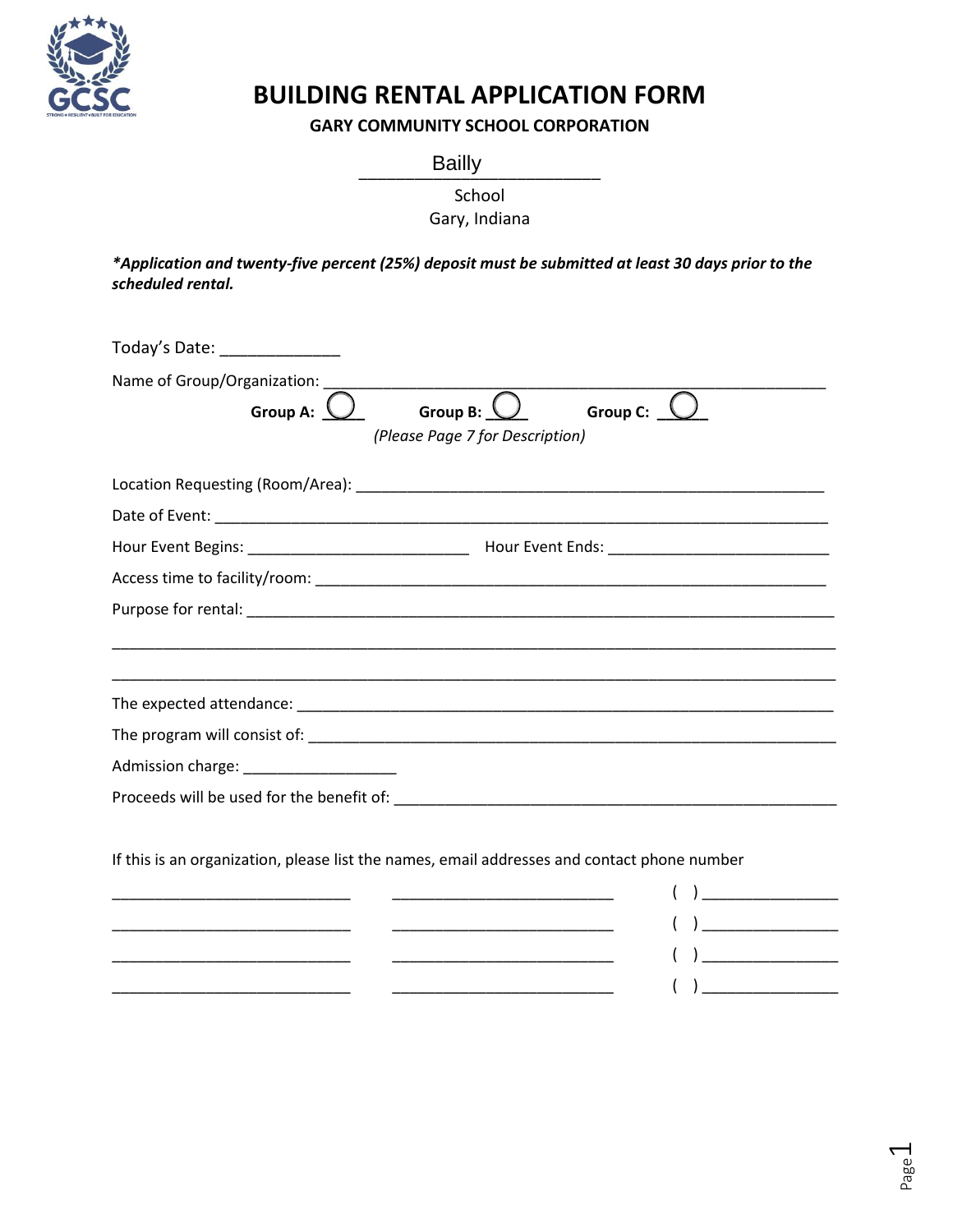

### **Check Room/Facility Requesting for use:**

| <b>Basic Rental Fee:</b>       |                                                                                                                      |                                            |                                   | Cost                     |                                                                                                                                                                                                                                                                                                                                                                                                                                                                                                                                                                                                                                                                                                                                                                                                               |  |
|--------------------------------|----------------------------------------------------------------------------------------------------------------------|--------------------------------------------|-----------------------------------|--------------------------|---------------------------------------------------------------------------------------------------------------------------------------------------------------------------------------------------------------------------------------------------------------------------------------------------------------------------------------------------------------------------------------------------------------------------------------------------------------------------------------------------------------------------------------------------------------------------------------------------------------------------------------------------------------------------------------------------------------------------------------------------------------------------------------------------------------|--|
|                                | Auditorium<br><b>Small Theater</b><br>Gymnasium<br>Pool<br>Surge Area<br>Classroom<br>Stadium<br><b>Tennis Court</b> | Cafeteria/Kitchen                          | <b>Sub-Total Basic Rental Fee</b> |                          | $\frac{1}{2}$<br>$\frac{1}{2}$<br>\$<br>\$<br>$\begin{array}{c} \n \uparrow \quad \quad \quad \downarrow \quad \quad \quad \quad \downarrow \quad \quad \quad \quad \downarrow \quad \quad \quad \downarrow \quad \quad \quad \downarrow \quad \quad \downarrow \quad \quad \downarrow \quad \quad \downarrow \quad \quad \downarrow \quad \quad \downarrow \quad \quad \downarrow \quad \quad \downarrow \quad \quad \downarrow \quad \quad \downarrow \quad \quad \downarrow \quad \quad \downarrow \quad \downarrow \quad \downarrow \quad \downarrow \quad \downarrow \quad \downarrow \quad \downarrow \quad \downarrow \quad \downarrow \quad \downarrow \quad \downarrow \quad \downarrow \quad \downarrow \quad \downarrow \quad \downarrow \quad \downarrow \quad \downarrow \quad$<br>$\frac{1}{2}$ |  |
|                                |                                                                                                                      | Security Personnel 50.00hr. per officer    |                                   | $\frac{1}{2}$            |                                                                                                                                                                                                                                                                                                                                                                                                                                                                                                                                                                                                                                                                                                                                                                                                               |  |
|                                |                                                                                                                      | Custodial Personnel 25.00hr. per custodian |                                   | $\frac{1}{2}$            |                                                                                                                                                                                                                                                                                                                                                                                                                                                                                                                                                                                                                                                                                                                                                                                                               |  |
|                                |                                                                                                                      |                                            | <b>Sub-Total Manpower</b>         |                          | $\frac{1}{2}$                                                                                                                                                                                                                                                                                                                                                                                                                                                                                                                                                                                                                                                                                                                                                                                                 |  |
| <b>Special Equipment Needs</b> |                                                                                                                      |                                            |                                   |                          | $\ddot{\zeta}$                                                                                                                                                                                                                                                                                                                                                                                                                                                                                                                                                                                                                                                                                                                                                                                                |  |
| <b>Rehearsal Cost</b>          |                                                                                                                      |                                            |                                   |                          | \$                                                                                                                                                                                                                                                                                                                                                                                                                                                                                                                                                                                                                                                                                                                                                                                                            |  |
|                                |                                                                                                                      |                                            |                                   | <b>Total Rental Cost</b> | \$                                                                                                                                                                                                                                                                                                                                                                                                                                                                                                                                                                                                                                                                                                                                                                                                            |  |
| $-100$ $-0.00$ $-0.00$         |                                                                                                                      |                                            |                                   |                          |                                                                                                                                                                                                                                                                                                                                                                                                                                                                                                                                                                                                                                                                                                                                                                                                               |  |

#### **PAYMENT TERMS**

**All payments must be made in the form of a money order, certified check or cashier's check and must be mailed or delivered to the Business Service Office at 900 Gerry Street, Gary, IN**

#### **Make check payable to Gary Community School Corporation**

A security deposit of twenty-five percent (25%) of the total rental cost **is due thirty (30) days prior to the event with the filing of this rental application.** This deposit will be retained with the Business Services Department and will be returned to the lease upon certification by the building principal that all conditions of the rental agreement have been satisfied.

Twenty-five percent (25%) of the rental cost is:  $\oint$ 

The security deposit for this contract is due on The security deposit for this contract is due on

Payment of the total rental cost is due no later than **ten (10) days prior to the time the facility is to be used**, except in special situations approved by the Superintendent of Schools.

The total rental cost for this contract is \$\_\_\_\_\_\_\_\_\_\_\_\_\_\_\_\_\_\_\_ and is due in full on \_\_\_\_\_\_\_\_\_\_\_, 20\_\_\_\_\_.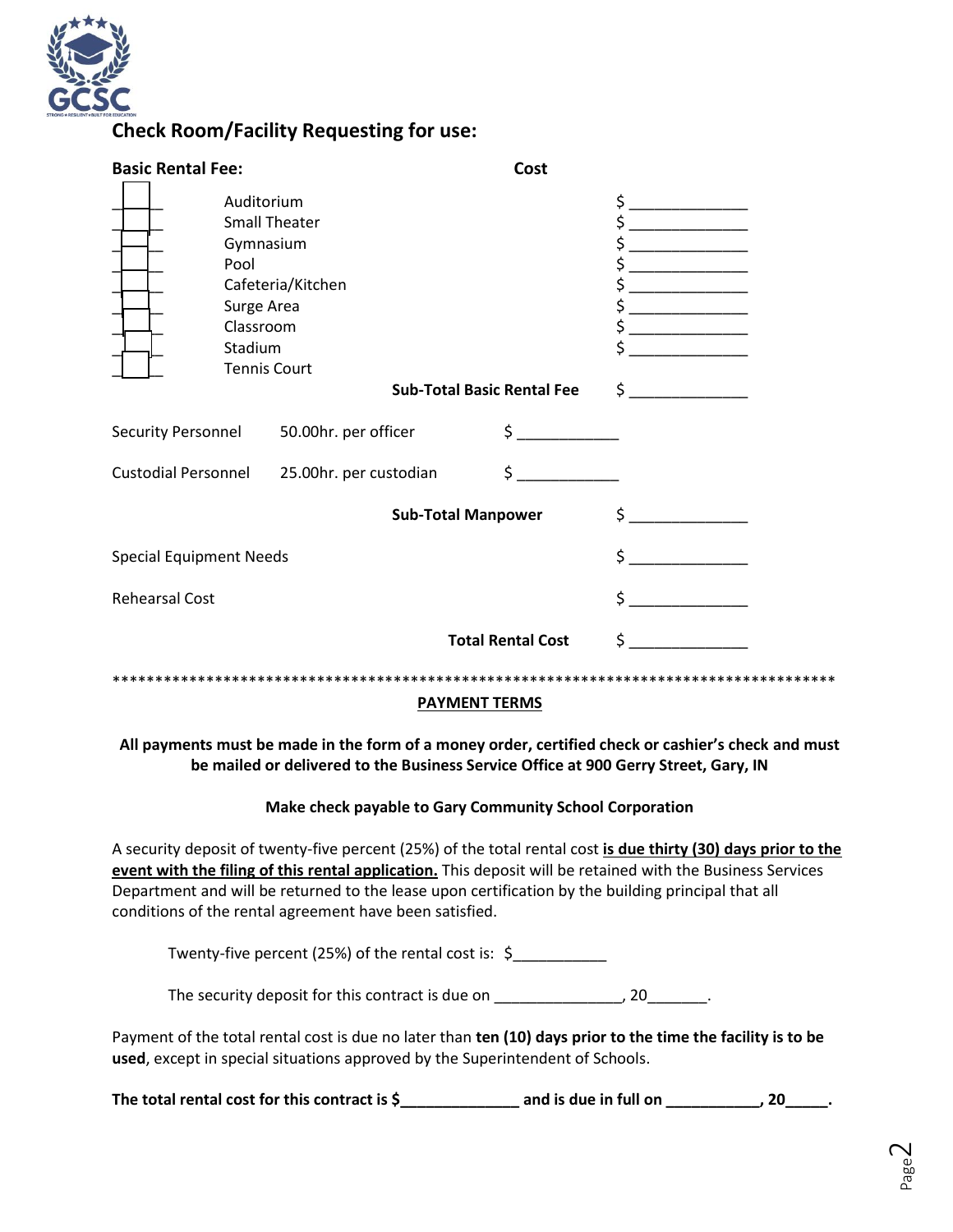

#### **PLEASE READ CAREFULLY BEFORE SIGNING**

I certify that if this application is made on behalf of another that the undersigned has been duly authorized to enter into this agreement on behalf of such other person(s) or organization, and I am submitting a notarized statement to that effect.

I certify that I have read and understand the general regulations governing the use of school facilities and further certify that I and those on whose behalf this application is made, agree to comply with the be bound by such regulations.

I certify that the activities to be conducted will be in accordance with local, state, and federal laws. I certify that the activities will not include or allow bringing of alcoholic beverages on to school property or the consuming of alcoholic beverages on school property.

The undersigned and those on whose behalf this application is made, further agree to indemnify, and hold harmless the Gary Community School Corporation, its Board of School Trustees, and employees from any and all liability from injury to persons and to damage to property arising in the course of the use of school facilities.

I In addition to the above covenant to hold harmless, the undersigned for Groups B and C rentals shall I **I** provide at its expense a comprehensive general liability insurance policy in the amount of combined single **I Ilimit of \$1,000.000 (property and bodily injury), insuring the Gary Community School Corporation as I** Owners and naming the owner as an additional named insured against loss, injury, or liability to third persons and insurance in the of \$100,000 for loss to the real property as a result of fire, storm, or other loss normally covered by a fire and extended coverage policy which the undersigned agrees to provide as  $\blacksquare$ **I** its expense, with a clause insuring the owner of the real estate.

**Copies of said certificate of insurance must be presented no later than ten (10) days prior to the rental date to the Business Services Office. Failure to meet these requirements will be caused to void this agreement.**

\_\_\_\_\_\_\_\_\_\_\_\_\_\_\_\_\_\_\_\_\_\_\_\_\_\_\_\_\_\_\_\_\_\_\_\_\_\_ \_\_\_\_\_\_\_\_\_\_\_\_\_\_\_\_\_\_\_\_\_\_\_\_\_\_\_\_\_\_\_\_\_\_\_\_

\_\_\_\_\_\_\_\_\_\_\_\_\_\_\_\_\_\_\_\_\_\_\_\_\_\_\_\_\_\_\_\_\_\_\_\_\_\_ \_\_\_\_\_\_\_\_\_\_\_\_\_\_\_\_\_\_\_\_\_\_\_\_\_\_\_\_\_\_\_\_\_\_\_\_

\_\_\_\_\_\_\_\_\_\_\_\_\_\_\_\_\_\_\_\_\_\_\_\_\_\_\_\_\_\_\_\_\_\_\_\_\_\_ \_\_\_\_\_\_\_\_\_\_\_\_\_\_\_\_\_\_\_\_\_\_\_\_\_\_\_\_\_\_\_\_\_\_\_\_

Name of Applicant/Organization Signature of Applicant

**Application Approved:**

Signature of Principal Name of School

Chief Financial Officer GCSC Manager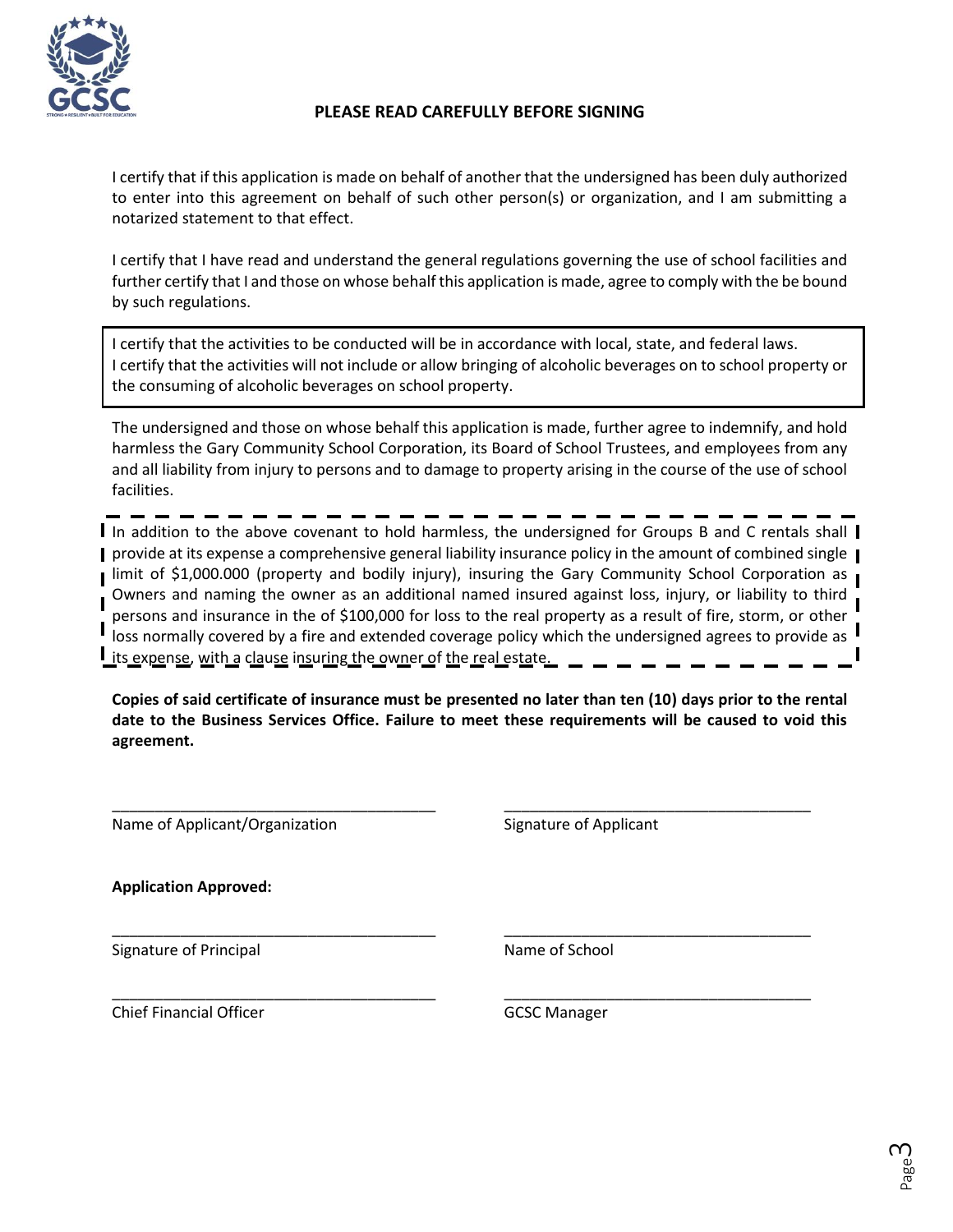# **COVID-19 Protocol**



As Gary Community School Corporation begins to allow outside groups to rent its building for events again, the corporation has the right to assess and reserves the right based on current conditions, postpone, cancel, or significantly reduce the number of attendees for gatherings.

Until further notice, renters will be required to follow all local/state regulatory agency policies and orders. They will be required to submit a plan/layout along with their application, on how they will allow for social distancing, ensure face coverings, and/or any other procedures required by local/state guidelines. At any time between the application and date of event, if the local/state requirements change, the renter must update their plan to align with the new guidelines.

Renter must include a plan to show compliance to local/state guidelines in regard to helping prevent the spread of COVID-19 and/or any infectious disease outbreak.

The plan must include implementation of the following:

\*Social distancing

\*Masks

\*Managing occupancy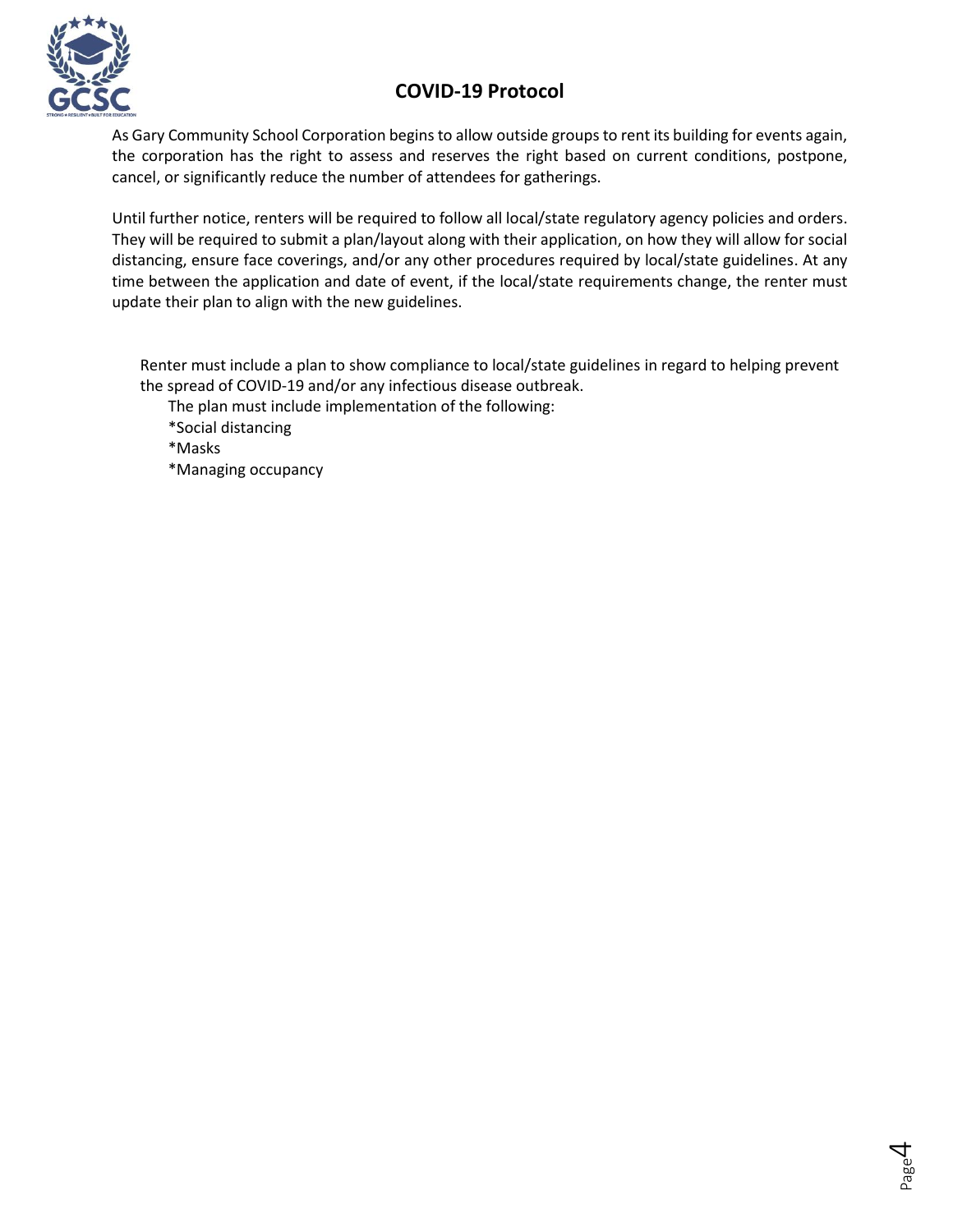

# **General Rules/Guidelines**

- 1. Requests to rent school facilities by non-school related groups shall be restricted to hours when schools are not in session (i.e.: evenings, weekends, and holidays).
- 2. The rental fee schedule applies to only the rental of the facility. All additional work hours or added personnel for a rental activity are to be additional charges beyond the basic rental fee.
- 3. The rental feel for the facility for rehearsal shall be twenty-five percent (25%) of the basic rental fee as listed on the appropriate schedule. Necessary added employees or work hours are to be in addition to that fee.
- 4. Whenever there are costs involved for extra custodial services for city-wide programs, the sponsoring group shall be responsible for paying those additional costs.
- 5. All rental fees are based on a minimum of three (3) hours. Additional time requested shall be in increments of thirty minutes, calculated on the basic rental fee.
- 6. With the rental of kitchen facilities, only school corporation personnel shall operate the equipment and all such personnel are to be paid only through the school corporation.
- 7. Ordinarily, an earnest payment by money order, certified check or cashier's check in an amount representing twenty-five (25%) of the total costs will be made with each application, at least thirty (30) days before the scheduled event. If there is sufficient cause to consider an application in less than thirty (30) days, exceptions may be made joint Principal and the Director of Elementary or Secondary Studies. The earnest money will be held on deposit in the Business Services Office . An application processing charge of \$25.00 will be assessed if the event is canceled less than fifteen (15) days before scheduled date.
- 8. All required rental fees must be on deposit in the school office at least ten (10) days before the school facilities are to be used, except in special situations approved by the Superintendent.
- 9. The school corporation must pay employees who perform work comparable in nature to their regular assignments. The school will forward a check to cover such payment to the cashier in the Business Services Office accompanied by Form R-2 (Section2.4). The principal will provide payment for any other persons engaged by the principal to support a rental activity. The employees retained for the event should be paid their overtime rate.
- 10. If insurance is required, the certificate of insurance must be on file with the Business Services Office no later than ten (10) days prior to the rental date. If the certificate of insurance is not on deposit, the principal and the organization will be contacted for follow-up.
- 11. Requests for rental or use of school facilities not addresses in the following provisions should be forwarded to the Superintendent for evaluation and determination.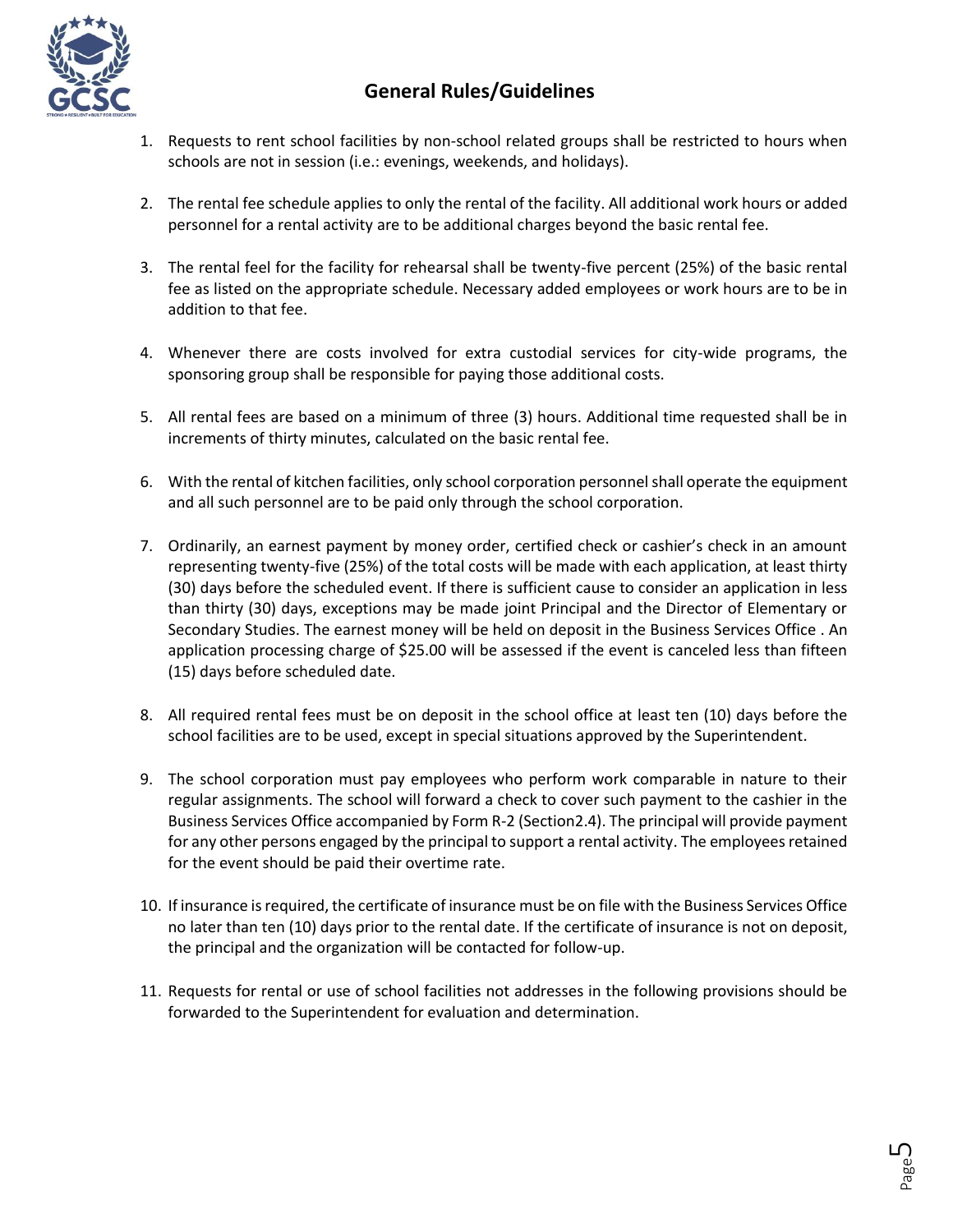

- 12. Any exceptions to the procedures stated above must have the specific approval of the Superintendent or designee.
- 13. Indiana Code 22-14-3-1, governs the inspection of schools that host amusement or entertainment events. The procedures and guidelines for such an inspection are in Section 8.5, Fire Safety Inspections.
- 14. Application for use or rental by groups or organizations included in Group B must be approved by the building Principal, Chief Financial Officer and the Superintendent.

Copies of the approved application will be disseminated by the Business Services Office to the appropriate departments and school.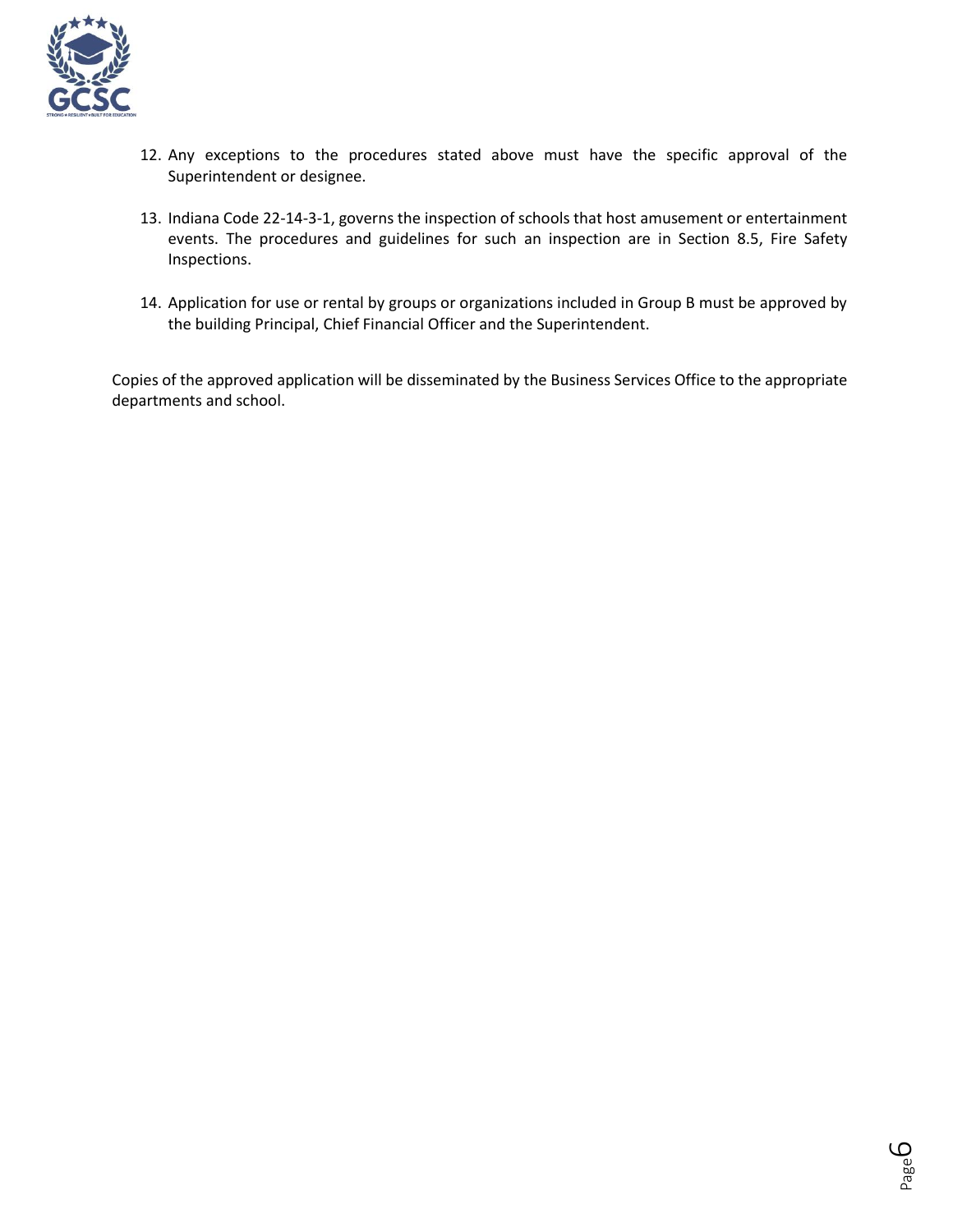

### **GROUP GUILDLINES GARY COMMUNITY SCHOOL CORPORATION**

| <b>GROUP A:</b>                                                                                                                    |                                                                                                                 |
|------------------------------------------------------------------------------------------------------------------------------------|-----------------------------------------------------------------------------------------------------------------|
| <b>Direct School Related Activities</b>                                                                                            |                                                                                                                 |
| (GCSC staff and students, PTA Meetings, Alumni Associations Meetings)                                                              | No Rental Fee/No Custodial Fee                                                                                  |
| <b>GROUP B:</b>                                                                                                                    |                                                                                                                 |
| (Groups such as Alumni Activities, PTA Activities, YWCA, Boys<br>Scouts/Girl Scouts, Religious Group, Municipal/Government Agency) | Rental Facility Fee (Reduced)<br>Custodial Fee<br>Security Fee<br>Liability Insurance Required<br>Equipment     |
| <b>GROUP C:</b>                                                                                                                    |                                                                                                                 |
| <b>Non-School Related Groups</b>                                                                                                   |                                                                                                                 |
| (Non-Profit Organizations, Political Organizations, Profit Organizations)                                                          | <b>Rental Facility Fee</b><br><b>Custodial Fee</b><br>Security Fee<br>Liability Insurance Required<br>Equipment |
|                                                                                                                                    |                                                                                                                 |

#### **GROUP A**

Requests relating to Group A will ordinarily be granted without charge. Only exception will involve inordinate costs to the school district because of unusual nature of the meeting or the activity.

#### **GROUP B**

Groups or organizations in Group B may use school facilities for a minimum charge which covers such costs as extra custodial costs, extra security cost, minimum additional utility costs. The organization must obtain \$1000.00 in general liability insurance which covers damage to school property and to anyone attending the affair. Even though a group may be granted use of a facility with charge, a rental form must be completed and submitted through the appropriate channels.

Special situations, such as events sponsored by the NAACP, Model Cities and Northwest Symphony for which deposits and total fees are not paid prior to the event, will be referred to the Superintendent for approval.

#### **GROUP C**

- 1. Non-school related groups or organizations utilizing school facilities for profit making activities. (Groups not included in Group A orGroup B.)
- 2. Non-profit organizations requesting use of school district facilities to espouse the principles of the group or to advance the vested interest purpose of a group or of an individual. (Groups not included in Groups A or Group B.) Political groups are to be included inGroupC.

The procedures for processing applications from groups or organizations included in Group C will be the same as the described procedures for Group B. **There is one exception**. **The requests for use of school facilities by organizations included in Group C MUST HAVE THE SPECIFIC APPROVAL OF THE SUPERINTENDENT.**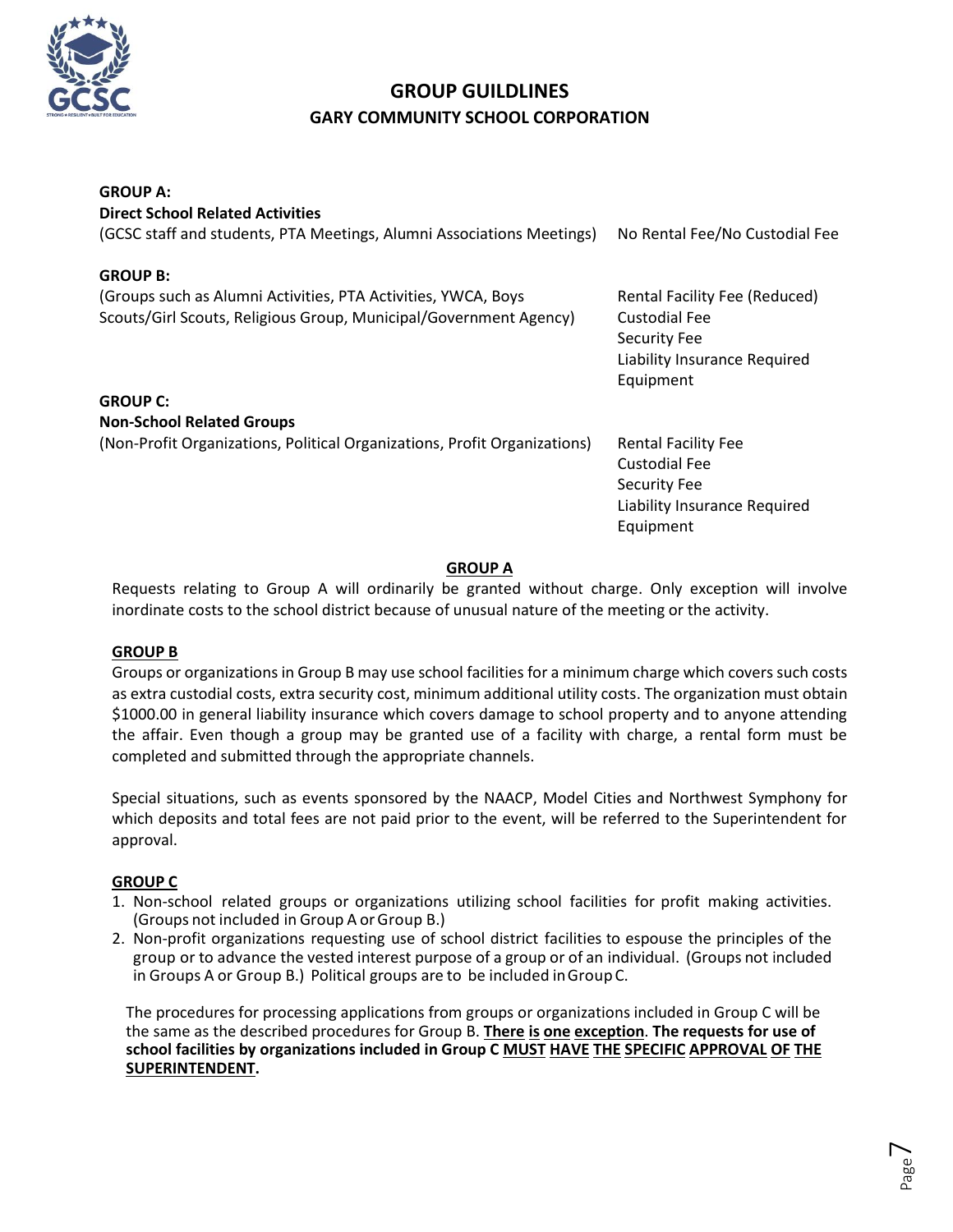

### **GROUP B RENTAL FEE GUIDELINES Session Fees Are Based on 3 Hour Event**

| The following fees to:         |                  |  |                   |  |                      |                        |  |  |
|--------------------------------|------------------|--|-------------------|--|----------------------|------------------------|--|--|
|                                | <b>West Side</b> |  | <b>All Others</b> |  | <b>Career Center</b> | <b>Closed Property</b> |  |  |
| <b>Rental Area</b>             |                  |  |                   |  |                      |                        |  |  |
| <b>Auditoriums</b>             |                  |  |                   |  |                      |                        |  |  |
| In Session                     | 450              |  | $\mathbf 0$       |  | $\pmb{0}$            |                        |  |  |
| Not in Session                 | 540              |  | $\mathbf 0$       |  | $\mathbf 0$          |                        |  |  |
| <b>Gymnasiums &amp; Locker</b> |                  |  |                   |  |                      |                        |  |  |
| <b>Rooms</b>                   |                  |  |                   |  |                      |                        |  |  |
| In Session                     | 480              |  | 210               |  | $\pmb{0}$            |                        |  |  |
| Not in Session                 | 607              |  | 262               |  | $\mathbf 0$          |                        |  |  |
| Pools & Locker Areas           |                  |  |                   |  |                      |                        |  |  |
| (2)                            |                  |  |                   |  |                      |                        |  |  |
| In Session                     | 210              |  | $\pmb{0}$         |  | $\mathbf 0$          |                        |  |  |
| Not in Session                 | 330              |  | $\mathbf 0$       |  | $\mathbf 0$          |                        |  |  |
| Cafeteria & Kitchen (3)        |                  |  |                   |  |                      |                        |  |  |
| In Session                     |                  |  |                   |  |                      |                        |  |  |
| With Kitchen                   | 397              |  | 270               |  | 337                  |                        |  |  |
| Without Kitchen                | 232              |  | 105               |  | 172                  |                        |  |  |
| Kitchen Only                   | 165              |  | 165               |  | 165                  |                        |  |  |
|                                |                  |  |                   |  |                      |                        |  |  |
| Not in Session                 |                  |  |                   |  |                      |                        |  |  |
| With Kitchen                   | 502              |  | 330               |  | 420                  |                        |  |  |
| Without Kitchen                | 337              |  | 165               |  | 255                  |                        |  |  |
| Kitchen Only                   | 165              |  | 165               |  | 165                  |                        |  |  |
| <b>Surge Areas</b>             |                  |  |                   |  |                      |                        |  |  |
| In Session                     | 225              |  | $\pmb{0}$         |  | $\pmb{0}$            |                        |  |  |
| Not in Session                 | 315              |  | $\mathbf 0$       |  | $\mathbf 0$          |                        |  |  |
| <b>Little Theater/Lecture</b>  |                  |  |                   |  |                      |                        |  |  |
| Lab                            |                  |  |                   |  |                      |                        |  |  |
| In Session                     | 180              |  | $\pmb{0}$         |  | $\mathbf 0$          |                        |  |  |
| Not in Session                 | 292              |  | $\mathbf 0$       |  | $\mathbf 0$          |                        |  |  |
| <b>Recreation Areas</b>        |                  |  |                   |  |                      |                        |  |  |
| In Session                     | 0                |  | $\pmb{0}$         |  | $\pmb{0}$            |                        |  |  |
| Not in Session                 | 0                |  | 0                 |  | 0                    |                        |  |  |
| <b>Stadiums</b>                |                  |  |                   |  |                      |                        |  |  |
| In Session                     | 562              |  | $\pmb{0}$         |  | $\mathbf 0$          |                        |  |  |
| Not in Session                 | 630              |  | $\mathbf 0$       |  | $\mathbf 0$          |                        |  |  |
| <b>Clinic Areas</b>            |                  |  |                   |  |                      |                        |  |  |
| In Session                     | $\pmb{0}$        |  | $\pmb{0}$         |  | 445                  |                        |  |  |
| Not in Session                 | $\mathbf 0$      |  | $\mathbf 0$       |  | 637                  |                        |  |  |
| <b>General Classrooms</b>      |                  |  |                   |  |                      |                        |  |  |
| In Session                     | $\pmb{0}$        |  | $\mathbf 0$       |  | $\pmb{0}$            |                        |  |  |
| Not in Session                 | 37               |  | 37                |  | 37                   |                        |  |  |
| Outdoor                        |                  |  |                   |  |                      |                        |  |  |
| <b>Recreation Center</b>       |                  |  |                   |  |                      |                        |  |  |
| Not in Session                 | $\pmb{0}$        |  | $\pmb{0}$         |  | 0                    |                        |  |  |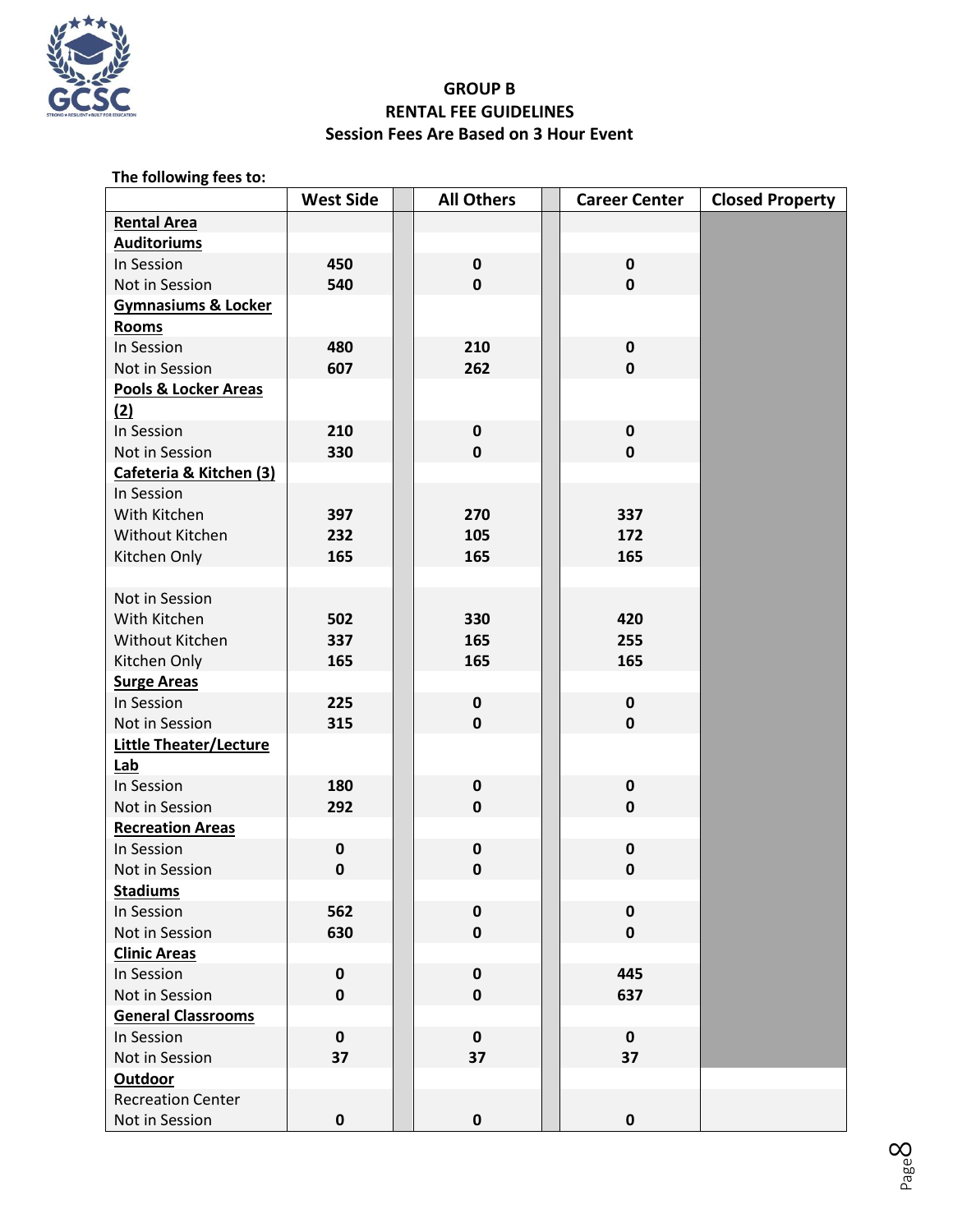

### **GROUP C RENTAL FEE GUIDELINES Session Fees Are Based on 3 Hour Event**

### **The following fees to:**

|                                | <b>West Side</b> | <b>All Others</b> | <b>Career Center</b> | <b>Closed Property</b> |
|--------------------------------|------------------|-------------------|----------------------|------------------------|
| <b>Rental Area</b>             |                  |                   |                      |                        |
| <b>Auditoriums</b>             |                  |                   |                      |                        |
| In Session                     | 1,800            | $\mathbf 0$       | $\mathbf 0$          |                        |
| Not in Session                 | 2,175            | $\mathbf 0$       | $\mathbf 0$          |                        |
| <b>Gymnasiums &amp; Locker</b> |                  |                   |                      |                        |
| Rooms                          |                  |                   |                      |                        |
| In Session                     | 2,175            | 720               | $\pmb{0}$            |                        |
| Not in Session                 | 2,535            | 900               | $\mathbf 0$          |                        |
| Pools & Locker Areas           |                  |                   |                      |                        |
| (2)                            |                  |                   |                      |                        |
| In Session                     | 810              | $\pmb{0}$         | $\pmb{0}$            |                        |
| Not in Session                 | 1,020            | $\mathbf 0$       | $\mathbf 0$          |                        |
| Cafeteria & Kitchen (3)        |                  |                   |                      |                        |
| In Session                     |                  |                   |                      |                        |
| With Kitchen                   | 1,455            | 945               | 1,455                |                        |
| Without Kitchen                | 855              | 345               | 855                  |                        |
| Kitchen Only                   | 600              | 600               | 600                  |                        |
|                                |                  |                   |                      |                        |
| Not in Session                 |                  |                   |                      |                        |
| With Kitchen                   | 1,650            | 1,125             | 1,650                |                        |
| Without Kitchen                | 1,050            | 525               | 1,050                |                        |
| Kitchen Only                   | 600              | 600               | 600                  |                        |
| <b>Surge Areas</b>             |                  |                   |                      |                        |
| In Session                     | 585              | $\pmb{0}$         | $\pmb{0}$            |                        |
| Not in Session                 | 765              | $\mathbf 0$       | $\mathbf 0$          |                        |
| <b>Little Theater/Lecture</b>  |                  |                   |                      |                        |
| Lab                            |                  |                   |                      |                        |
| In Session                     | 375              | $\mathbf 0$       | $\mathbf 0$          |                        |
| Not in Session                 | 585              | $\mathbf 0$       | $\mathbf 0$          |                        |
| <b>Recreation Areas</b>        |                  |                   |                      |                        |
| In Session                     | 0                | $\pmb{0}$         | 0                    |                        |
| Not in Session                 | $\pmb{0}$        | $\pmb{0}$         | 0                    |                        |
| <b>Stadiums</b>                |                  |                   |                      |                        |
| In Session                     | 2,157            | $\pmb{0}$         | $\pmb{0}$            |                        |
| Not in Session                 | 2,400            | $\mathbf 0$       | $\mathbf 0$          |                        |
| <b>Clinic Areas</b>            |                  |                   |                      |                        |
| In Session                     | 0                | $\pmb{0}$         | 1,200                |                        |
| Not in Session                 | $\mathbf 0$      | $\mathbf 0$       | 1,450                |                        |
| <b>General Classrooms</b>      |                  |                   |                      |                        |
| In Session                     | $\mathbf 0$      | $\mathbf 0$       | $\pmb{0}$            |                        |
| Not in Session                 | 75               | 75                | 75                   |                        |
| <b>Outdoor</b>                 |                  |                   |                      |                        |
| <b>Recreation Center</b>       |                  |                   |                      |                        |
| Not in Session                 | $\pmb{0}$        | $\mathbf 0$       | $\pmb{0}$            |                        |